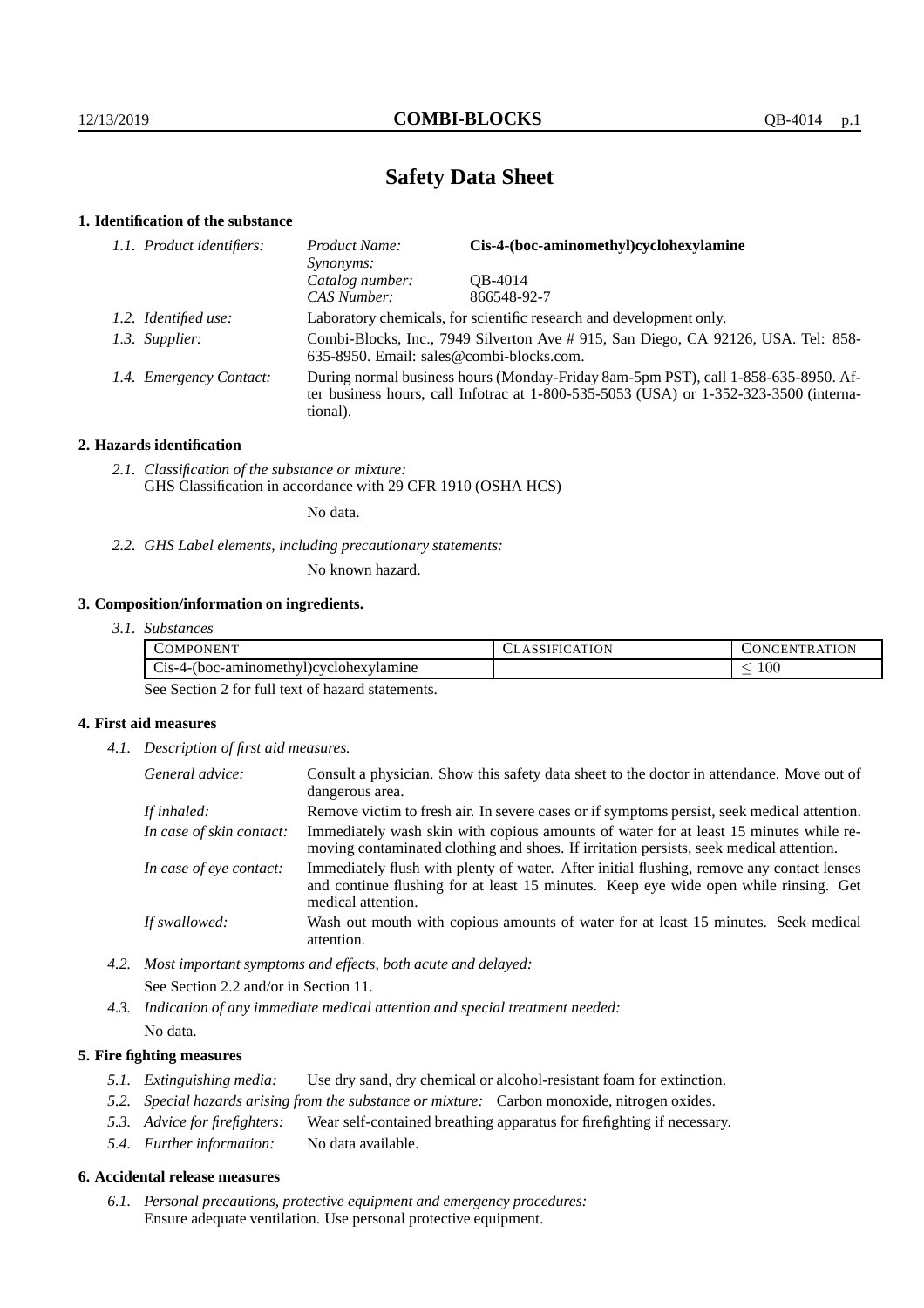|                                                                                                  | 6.2. Environmental precautions:                                                                                                                                                                                                                            |                                                                                                                                                                                                                                                                    |  |
|--------------------------------------------------------------------------------------------------|------------------------------------------------------------------------------------------------------------------------------------------------------------------------------------------------------------------------------------------------------------|--------------------------------------------------------------------------------------------------------------------------------------------------------------------------------------------------------------------------------------------------------------------|--|
|                                                                                                  | Should not be released into the environment. See Section 12 for additional ecological information.                                                                                                                                                         |                                                                                                                                                                                                                                                                    |  |
| 6.3. Methods and materials for containment and cleaning up:                                      |                                                                                                                                                                                                                                                            |                                                                                                                                                                                                                                                                    |  |
|                                                                                                  |                                                                                                                                                                                                                                                            | Sweep up or vacuum up spillage and collect in suitable container for disposal.                                                                                                                                                                                     |  |
|                                                                                                  | 6.4. Reference to other sections:                                                                                                                                                                                                                          |                                                                                                                                                                                                                                                                    |  |
|                                                                                                  | Refer to protective measures listed in Sections 8 and 13.                                                                                                                                                                                                  |                                                                                                                                                                                                                                                                    |  |
|                                                                                                  | 7. Handling and storage                                                                                                                                                                                                                                    |                                                                                                                                                                                                                                                                    |  |
|                                                                                                  |                                                                                                                                                                                                                                                            | 7.1. Precautions for safe handling: Avoid contact with skin and eyes. Avoid inhalation of vapour or mist. Keep away<br>from sources of ignition - No smoking. Take measures to prevent the build up of electro-<br>static charge. For precautions see section 2.2. |  |
|                                                                                                  | 7.2. Conditions for safe storage, including any incompatibilities: Store refrigerated. Keep container tightly closed in<br>a dry and well-ventilated place. Containers which are opened must be carefully resealed<br>and kept upright to prevent leakage. |                                                                                                                                                                                                                                                                    |  |
| Laboratory chemicals, for scientific research and development only.<br>7.3. Specific end use(s): |                                                                                                                                                                                                                                                            |                                                                                                                                                                                                                                                                    |  |
|                                                                                                  | 8. Exposure Controls / Personal protection                                                                                                                                                                                                                 |                                                                                                                                                                                                                                                                    |  |
|                                                                                                  | 8.1. Control parameters:                                                                                                                                                                                                                                   |                                                                                                                                                                                                                                                                    |  |
|                                                                                                  | Components with workplace control parameters: Contains no substances with occupational exposure limit values.                                                                                                                                              |                                                                                                                                                                                                                                                                    |  |
|                                                                                                  | 8.2. Exposure controls:                                                                                                                                                                                                                                    |                                                                                                                                                                                                                                                                    |  |
|                                                                                                  |                                                                                                                                                                                                                                                            | Appropriate engineering controls: Ensure that eyewash stations and safety showers are close to the workstation<br>location. Ensure adequate ventilation, especially in confined areas.                                                                             |  |
|                                                                                                  | Personal protective equipment:                                                                                                                                                                                                                             |                                                                                                                                                                                                                                                                    |  |
|                                                                                                  | Eye/face protection:                                                                                                                                                                                                                                       | Wear appropriate protective eyeglasses or chemical safety goggles as described by OSHA's<br>eye and face protection regulations in 29 CFR 1910.133 or European Standard EN166.                                                                                     |  |
|                                                                                                  | Skin protection:                                                                                                                                                                                                                                           | Handle with gloves. Gloves must be inspected prior to use. Use proper glove removal<br>technique (without touching glove's outer surface) to avoid skin contact with this product.                                                                                 |  |

| Eye/face protection:               | Wear appropriate protective eyeglasses or chemical safety goggles as described by OSHA's<br>eye and face protection regulations in 29 CFR 1910.133 or European Standard EN166.                                                                                                                                         |
|------------------------------------|------------------------------------------------------------------------------------------------------------------------------------------------------------------------------------------------------------------------------------------------------------------------------------------------------------------------|
| Skin protection:                   | Handle with gloves. Gloves must be inspected prior to use. Use proper glove removal<br>technique (without touching glove's outer surface) to avoid skin contact with this product.<br>Dispose of contaminated gloves after use in accordance with applicable laws and good<br>laboratory practices. Wash and dry hands |
| <b>Body Protection:</b>            | Complete suit protecting against chemicals, Flame retardant antistatic protective clothing.<br>The type of protective equipment must be selected according to the concentration and<br>amount of the dangerous substance at the specific workplace.                                                                    |
| Respiratory protection:            |                                                                                                                                                                                                                                                                                                                        |
| Control of environmental exposure: | Prevent further leakage or spillage if safe to do so. Do not let product enter<br>drains.                                                                                                                                                                                                                              |

## **9. Physical and chemical properties**

*9.1. Information on basic physical and chemical properties*

| (a)                        | Appearance:                                   | No data  |
|----------------------------|-----------------------------------------------|----------|
| (b)                        | Odour:                                        | No data  |
| (c)                        | Odour Threshold:                              | No data  |
| (d)                        | pH:                                           | No data  |
| (e)                        | Melting point/freezing point:                 | No date. |
| (f)                        | Initial boiling point and boiling range:      | No data  |
| (g)                        | Flash point:                                  | No data  |
| (h)                        | Evaporatoin rate:                             | No data  |
| (i)                        | Flammability (solid, gas):                    | No data  |
| (j)                        | Upper/lower flammability or explosive limits: | No data  |
| $\rm(k)$                   | Vapour pressure:                              | No data  |
| $\left( \mathrm{l}\right)$ | Vapour density:                               | No data  |
| (m)                        | Relative density:                             | No data  |
| (n)                        | Water solubility:                             | No data  |
| $\circ$                    | Partition coefficient: n-octanol/water:       | No data  |
| (p)                        | Auto-ignition:                                | No data  |
| (q)                        | Decomposition temperature:                    | No data  |
| (r)                        | Viscosity:                                    | No data  |
| (s)                        | Explosive properties:                         | No data  |
| (t)                        | Oxidizing properties:                         | No data  |